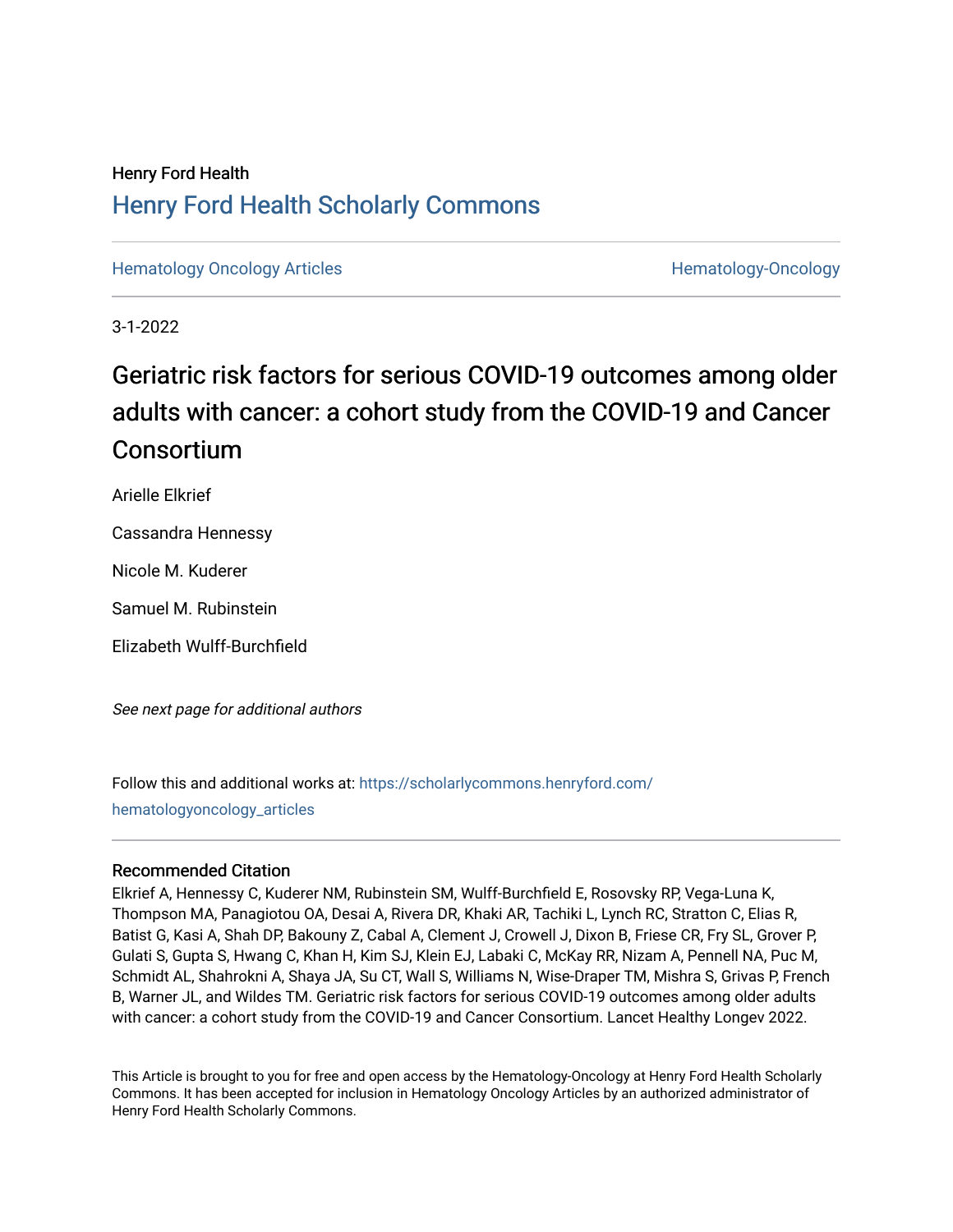## Authors

Arielle Elkrief, Cassandra Hennessy, Nicole M. Kuderer, Samuel M. Rubinstein, Elizabeth Wulff-Burchfield, Rachel P. Rosovsky, Karen Vega-Luna, Michael A. Thompson, Orestis A. Panagiotou, Aakash Desai, Donna R. Rivera, Ali Raza Khaki, Lisa Tachiki, Ryan C. Lynch, Catherine Stratton, Rawad Elias, Gerald Batist, Anup Kasi, Dimpy P. Shah, Ziad Bakouny, Angelo Cabal, Jessica Clement, Jennifer Crowell, Becky Dixon, Christopher R. Friese, Stacy L. Fry, Punita Grover, Shuchi Gulati, Shilpa Gupta, Clara Hwang, Hina Khan, Soo Jung Kim, Elizabeth J. Klein, Chris Labaki, Rana R. McKay, Amanda Nizam, Nathan A. Pennell, Matthew Puc, Andrew L. Schmidt, Armin Shahrokni, Justin A. Shaya, Christopher T. Su, Sarah Wall, Nicole Williams, Trisha M. Wise-Draper, Sanjay Mishra, Petros Grivas, Benjamin French, Jeremy L. Warner, and Tanya M. Wildes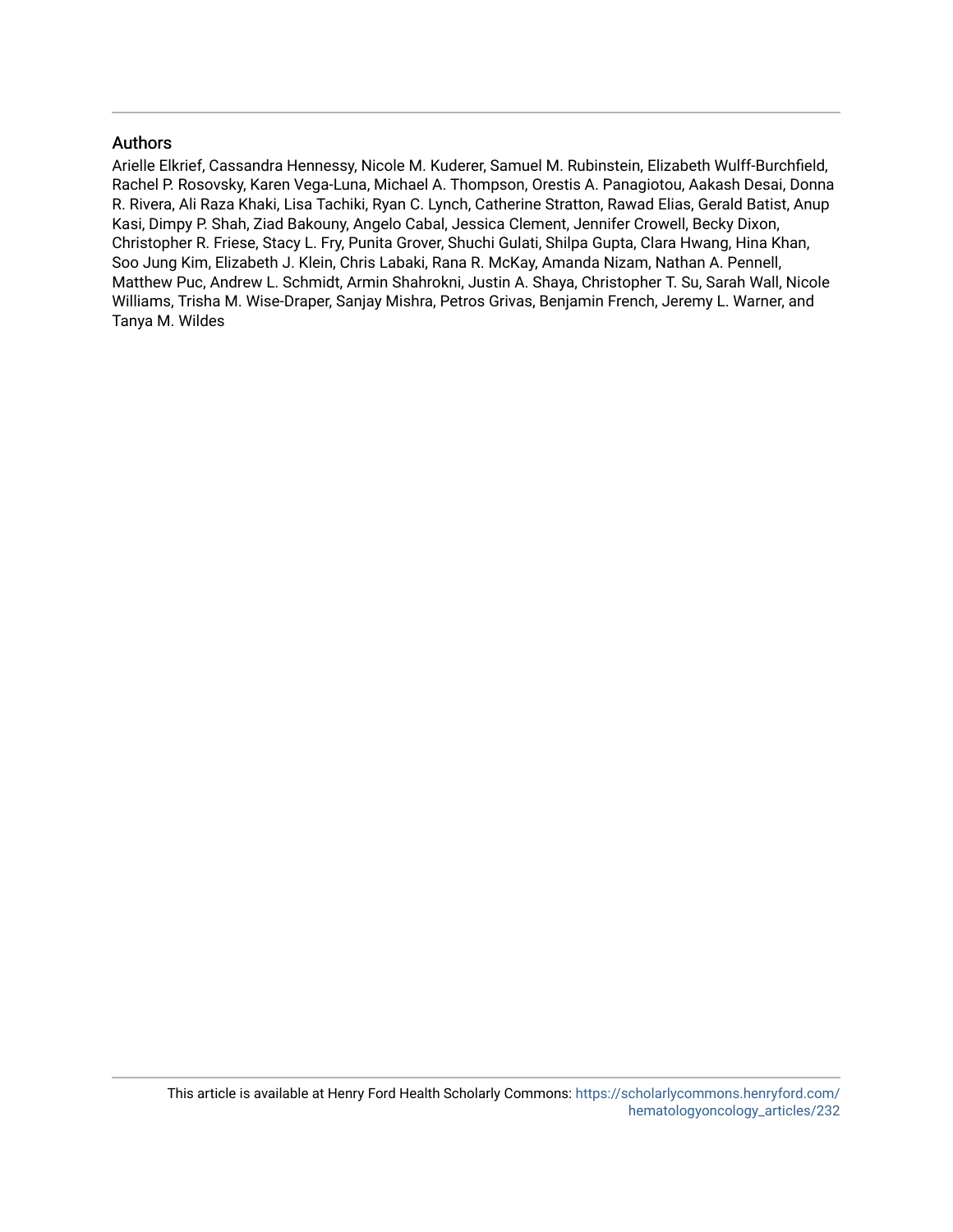## **Articles**

# **Geriatric risk factors for serious COVID-19 outcomes among older adults with cancer: a cohort study from the COVID-19 and Cancer Consortium**

*Arielle Elkrief, Cassandra Hennessy, Nicole M Kuderer, Samuel M Rubinstein, Elizabeth Wulff-Burchfield, Rachel P Rosovsky, Karen Vega-Luna, Michael A Thompson, Orestis A Panagiotou, Aakash Desai, Donna R Rivera, Ali Raza Khaki, Lisa Tachiki, Ryan C Lynch, Catherine Stratton, Rawad Elias, Gerald Batist, Anup Kasi, Dimpy P Shah, Ziad Bakouny, Angelo Cabal, Jessica Clement, Jennifer Crowell, Becky Dixon, Christopher R Friese, Stacy L Fry, Punita Grover, Shuchi Gulati, Shilpa Gupta, Clara Hwang, Hina Khan, Soo Jung Kim, Elizabeth J Klein, Chris Labaki, Rana R McKay, Amanda Nizam, Nathan A Pennell, Matthew Puc, Andrew L Schmidt, Armin Shahrokni, Justin A Shaya, Christopher T Su, Sarah Wall, Nicole Williams, Trisha M Wise-Draper, Sanjay Mishra, Petros Grivas, Benjamin French\*, Jeremy L Warner\*, Tanya M Wildes\*, on behalf of the COVID-19 and Cancer Consortium*

## **Summary**

**Background Older age is associated with poorer outcomes of SARS-CoV-2 infection, although the heterogeneity of ageing results in some older adults being at greater risk than others. The objective of this study was to quantify the association of a novel geriatric risk index, comprising age, modified Charlson comorbidity index, and Eastern Cooperative Oncology Group performance status, with COVID-19 severity and 30-day mortality among older adults with cancer.**

**Methods In this cohort study, we enrolled patients aged 60 years and older with a current or previous cancer diagnosis (excluding those with non-invasive cancers and premalignant or non-malignant conditions) and a current or previous laboratory-confirmed COVID-19 diagnosis who reported to the COVID-19 and Cancer Consortium (CCC19) multinational, multicentre, registry between March 17, 2020, and June 6, 2021. Patients were also excluded for unknown age, missing data resulting in unknown geriatric risk measure, inadequate data quality, or incomplete follow-up resulting in unknown COVID-19 severity. The exposure of interest was the CCC19 geriatric risk index. The primary outcome was COVID-19 severity and the secondary outcome was 30-day all-cause mortality; both were assessed in the full dataset. Adjusted odds ratios (ORs) and 95% CIs were estimated from ordinal and binary logistic regression models.**

**Findings 5671 patients with cancer and COVID-19 were included in the analysis. Median follow-up time was 56 days (IQR 22–120), and median age was 72 years (IQR 66–79). The CCC19 geriatric risk index identified 2365 (41·7%) patients as standard risk, 2217 (39·1%) patients as intermediate risk, and 1089 (19·2%) as high risk. 36 (0·6%) patients were excluded due to non-calculable geriatric risk index. Compared with standard-risk patients, high-risk patients had significantly higher COVID-19 severity (adjusted OR 7·24; 95% CI 6·20–8·45). 920 (16·2%) of 5671 patients died within 30 days of a COVID-19 diagnosis, including 161 (6·8%) of 2365 standard-risk patients, 409 (18·5%) of 2217 intermediate-risk patients, and 350 (32·1%) of 1089 high-risk patients. High-risk patients had higher adjusted odds of 30-day mortality (adjusted OR 10·7; 95% CI 8·54–13·5) than standard-risk patients.**

**Interpretation The CCC19 geriatric risk index was strongly associated with COVID-19 severity and 30-day mortality. Our CCC19 geriatric risk index, based on readily available clinical factors, might provide clinicians with an easy-to-use risk stratification method to identify older adults most at risk for severe COVID-19 as well as mortality.**

**Funding US National Institutes of Health National Cancer Institute Cancer Center.**

**Copyright © 2022 The Author(s). Published by Elsevier Ltd. This is an Open Access article under the CC BY-NC-ND 4.0 license.**

## **Introduction**

The COVID-19 pandemic, caused by SARS-CoV-2, has disproportionately affected older adults. Mortality and complication rates from the disease have been reported as higher among older adults than younger adults.<sup>1</sup> Individuals with cancer who develop COVID-19 are at risk for more severe outcomes than those without cancer.2 Among those with cancer, age also increases the risk of adverse outcomes of infection.3

Because aging is heterogeneous, subgroups of older adults with cancer will probably be at greater risk than others for developing adverse outcomes of COVID-19, and identification of individuals at the highest risk is important in their clinical care. Studies in the general geriatric population have shown that the presence of comorbidities and frailty increase the risk of death and other complications of COVID-19, as do the presence of comorbidities and poor performance status in those with cancer.<sup>4-6</sup>





#### *Lancet Healthy Longev* **2022; 3: e143–52**

Published **Online** February 14, 2022 https://doi.org/10.1016/ S2666-7568(22)00009-5

See **Comment** page e122 \*Contributed equally

**McGill University Health Centre, Montreal, QC, Canada** (A Elkrief MD)**; Vanderbilt University Medical Center, Nashville, TN, USA**  (C Hennessy MS, K Vega-Luna MA, S Mishra PhD, B French PhD, J L Warner MD)**; Advanced Cancer Research Group, Kirkland, WA, USA**  (N M Kuderer MD)**; UNC Lineberger Comprehensive Cancer Center, Chapel Hill, NC, USA** (S M Rubinstein MD)**; The University of Kansas Medical Center, Kansas City, KS, USA** (E Wulff-Burchfield MD, A Kasi MD)**; Massachusetts General Hospital Cancer Center, Boston MA, USA** (R P Rosovsky MD)**; Aurora Cancer Care, Advocate Aurora Health, Milwaukee, WI, USA** (Michael A Thompson MD)**; Department of Health Services Policy and Practice, Brown University School of Public Health, Providence, RI, USA** (O A Panagiotou MD)**; Mayo Clinic, Rochester, MN, USA** (A Desai MBBS)**; National Cancer Institute, Bethesda, MD, USA** (D R Rivera PharmD)**; Stanford University, Stanford, CA, USA** (A R Khaki MD)**; Fred Hutchinson Cancer Research Center, University of Washington, Seattle Cancer Care Alliance, Seattle, WA, USA** (L Tachiki MD, R C Lynch MD, P Grivas MD)**; Yale Cancer Center at Yale University School of**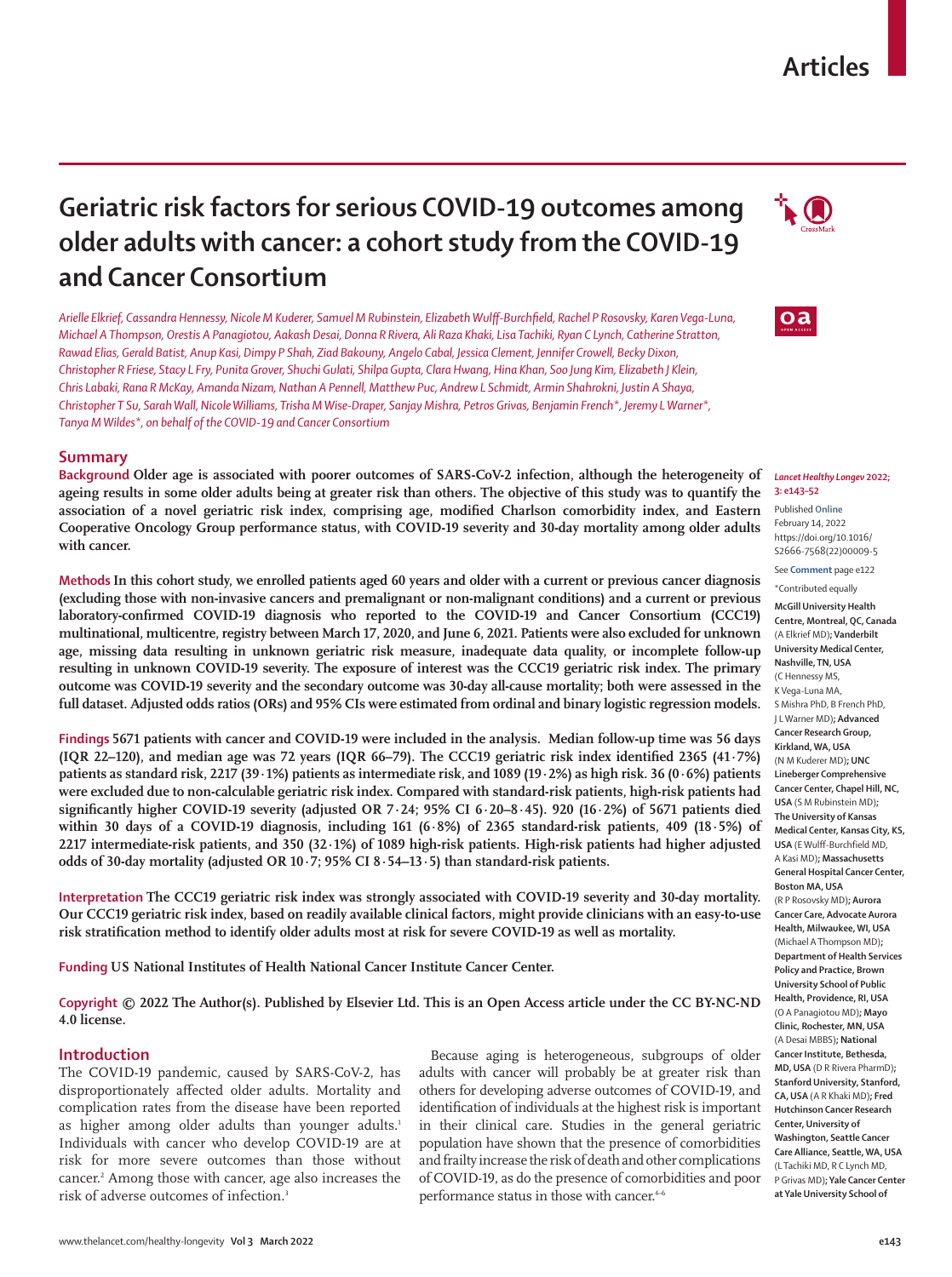**Medicine, New Haven, CT, USA** (C Stratton MPH)**; Hartford Healthcare Cancer Institute, Hartford, CT, USA** (R Elias MD, J Clement MD)**; Segal Cancer Centre, Jewish General Hospital, McGill University, Montreal, QC, Canada** (G Batist MD)**; Mays Cancer Center at UT Health San Antonio MD Anderson Cancer Center, San Antonio, TX, USA** (D P Shah PhD)**; Dana-Farber Cancer Institute, Boston, MA, USA** (Z Bakouny MD, C Labaki MD,

A L Schmidt MD)**; Moores Comprehensive Cancer Center at the University of California, San Diego (UCSD), San Diego, CA, USA** (A Cabal BS, R R McKay MD, J A Shaya MD)**; St Elizabeth Healthcare, Edgewood, KY, USA** (J Crowell RN, B Dixon RN)**; University of Michigan Rogel Cancer Center, Ann Arbor, MI, USA** (C R Friese PhD, S L Fry BS, C T Su MD)**; University of Cincinnati Cancer Center, Cincinnati, OH, USA** (P Grover MD, S Gulati MD, T M Wise-Draper MD)**; Cleveland Clinic Taussig Cancer Institute, Cleveland, OH, USA** (S Gupta MD, A Nizam MD, N A Pennell MD)**; Henry Ford Cancer Institute, Henry Ford Hospital, Detroit, MI, USA** (C Hwang MD)**; The Warren Alpert Medical School of Brown University, Providence, RI, USA** (H Khan MD, E J Klein BA)**; Memorial Sloan-Kettering Cancer Center, New York, NY, USA** (S J Kim MSN, A Shahrokni MD)**; Virtua Health, Marlton, NJ, USA** (M Puc MD)**; Cancer and Aging Research Group, St Louis, MO, USA** (T M Wildes MD)**; The Ohio State University, Columbus, OH, USA** (S Wall MD, N Williams MD)

Correspondence to: Dr Arielle Elkrief, McGill University Health Centre, Montreal, QC H4A 3J1, Canada **arielle.elkrief.med@ssss.gouv. qc.ca**

See **Online** for appendix For the **full CCC19 data dictionary** see [https://github.](https://github.com/covidncancer/CCC19_dictionary) [com/covidncancer/CCC19\\_](https://github.com/covidncancer/CCC19_dictionary) [dictionary](https://github.com/covidncancer/CCC19_dictionary)

#### **Research in context**

#### **Evidence before this study**

We searched PubMed for studies published from inception up to Oct 28, 2021, using the key terms "COVID-19" in combination with "cancer", "frailty", and "comorbidities". Systematic reviews showed the increased risk of adverse outcomes of COVID-19 among people of older age, with cancer, comorbidities, and who were frail. Studies identifying older adults at greatest risk for adverse outcomes and mortality after SARS-CoV-2 infection are scarce.

**Added value of this study**

Among patients aged 60 years or older reported to the COVID-19 and Cancer Consortium, patients categorised as

Despite this heightened risk of mortality, there is insufficient understanding of which subpopulations are at high risk for adverse outcomes of COVID-19.7 The Cancer and Aging Research Group and the International Society of Geriatric Oncology released statements on older people with cancer, but noted that these statements were based on clinical consensus, not robust evidence.<sup>8,9</sup> As a result, there is an urgent need to determine the effect of COVID-19 in older adults with cancer and identify those most vulnerable for adverse outcomes. The primary objective of this study was to determine whether a measure of geriatric risk—combining age, comorbidities, and performance status—could capture risk of severe clinical outcomes among older patients with cancer and COVID-19. We also sought to describe the presentation, complications, and effect of COVID-19 on subsequent cancer care among older adults with cancer.

## **Methods**

## **Study design and participants**

This was a cohort study of patients reported to the COVID-19 and Cancer Consortium (CCC19) registry.10,11 The CCC19 registry is accruing deidentified data, from contributing institutions (appendix pp 1–5), on patients aged 18 years or older with a current or past history of haematological malignancy or invasive solid tumour who have either a laboratory-confirmed SARS-CoV-2 infection or a presumptive diagnosis of COVID-19. Contributing institutions in the consortium independently identify patients and report data through the online REDCap data collection survey instruments developed by CCC19, described in detail previously.<sup>10</sup> The mechanism of data collection can be retrospective (after the acute course of COVID-19) or concurrent, at the discretion of the respondent, and can be for outpatients or hospitalised patients.

We describe patients who were reported to the registry between March 17, 2020, and June 6, 2021, who were 60 years or older at the time of COVID-19 diagnosis, with a current or previous diagnosis of invasive malignancy (regardless of date of cancer diagnosis), and a current or

high risk—using a novel geriatric risk index comprising age, performance status, and comorbidities—had significantly higher COVID-19 severity, including hospitalisation, need for intensive care and mechanical ventilation, and death, within 30 days due to any cause than patients categorised as standard risk or intermediate risk.

#### **Implications of all the available evidence**

Patients with cancer identified as high risk are at higher risk for severe complications due to COVID-19 than patients categorised as standard risk or intermediate risk, highlighting the need for continued protective strategies for this vulnerable population.

previous laboratory-confirmed diagnosis of SARS-CoV-2 (excluding those with a presumptive diagnosis). All variables used for the study are data abstracted from electronic health records by health-care professionals. We selected people 60 years or older because of the incidence of geriatric vulnerabilities, a potentially high risk for adverse outcomes in this age group, and the fact that previous work in this registry population did not show an inflection point in outcomes at commonly used but arbitrary cutoffs for age (such as  $\geq 65$  years or  $\geq 70$  years).<sup>6,12</sup> Patients with non-invasive cancers and premalignant or non-malignant conditions were excluded. Patients were also excluded due to unknown age, missing data resulting in unknown geriatric risk measure, inadequate data quality (quality score  $\geq$ 5 according to our previously published metric<sup>11</sup>), or incomplete follow-up resulting in unknown COVID-19 severity (figure 1). The full [CCC19](https://github.com/covidncancer/CCC19_dictionary) [data dictionary](https://github.com/covidncancer/CCC19_dictionary) is available online. No protected health information, as defined by the Health Insurance Portability and Accountability Act of 1996 is collected by this centralised registry, which was considered exempt from institutional review board review (VUMC institutional review board 200467) and was approved by local institutional review boards at participating sites per institutional policy, according to the principles of the Declaration of Helsinki. This study is registered on ClinicalTrials.gov, NCT04354701, and is ongoing.

#### **Procedures**

Presentation of SARS-CoV-2 infection was categorised as typical, atypical, or none of the listed symptoms.<sup>13</sup> Patients considered to have typical presentations reported one or more typical symptom, as classified by the US Centers for Disease Control and Prevention: fever (subjective, >100·4°F, or >38°C), cough, dyspnoea, myalgia, arthralgia, headache, anosmia, ageusia, sore throat, rhinorrhoea, nausea, vomiting, diarrhoea, and abdominal pain.13 Patients considered to have atypical presentations reported one or more atypical symptoms only: fatigue, altered mental state, abdominal discomfort, conjunctivitis, and all other symptoms not previously categorised as typical.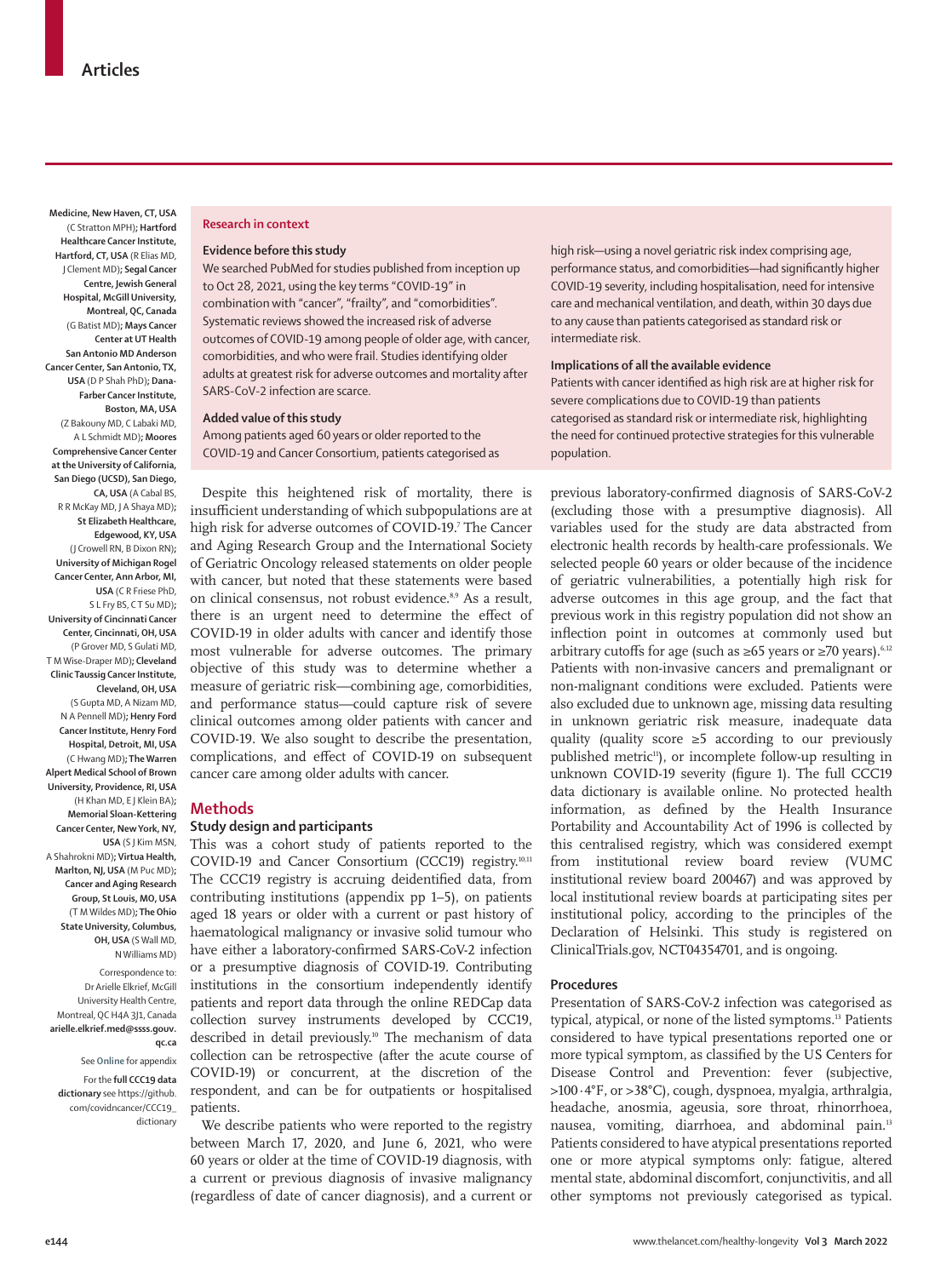

*Figure 1:* **CONSORT diagram and cohort assembly**

CCC19=COVID-19 and Cancer Consortium. \*In-situ malignancy, precursor haematologic condition, benign haematologic condition, non-melanoma skin cancer, non-invasive malignancy, false-positive SARS-CoV-2 test, or non-CCC19 site. †Quality score ≥5.

COVID-19 severity at presentation was categorised as follows: mild if no hospitalisation indicated, moderate if hospitalisation indicated, and severe if intensive care unit (ICU) admission indicated. Presentation of infection was categorised on the basis of the level of care medically indicated for COVID-19 as reported in the registry, rather than only on the level of care administered, to more accurately reflect the true severity of disease than categorisation on the basis of patient preference or institutional policies in the setting of resource limitation.

To define geriatric risk level, we a priori adapted the simplified International Myeloma Working Group (IMWG) frailty score, developed in non-COVID-19 patients, adding an intermediate group (appendix p 6).<sup>14</sup> The CCC19 registry uses data generally available from electronic health records and was not specifically designed to examine frailty or the population of older adults. As such, no comprehensive geriatric assessment data or specific data encompassing most extant approaches to operationalising frailty (ie, Clinical Frailty Scale) are collected. Of the available registry variables that can be associated with ageing, performance status and comorbidities were the most complete and a priori expected to be prognostic, on the basis of existing literature. However, rather than simply examining each variable, we sought to aggregate these ageing-associated variables into a single index to provide a clinically useful measure. Adapting the IMWG measure into the CCC19 geriatric risk index allowed us to use a previously published approach to combining these variables. The calculation for CCC19 geriatric risk index was based on age, Charlson comorbidity index (CCI; modified to exclude cancer diagnosis as a comorbidity, not

|                                       | Standard-risk patients | Intermediate-risk<br>patients | High-risk patients  |  |
|---------------------------------------|------------------------|-------------------------------|---------------------|--|
| Outcomes                              |                        |                               |                     |  |
| Hospitalised                          | 1122/2365 (47.4%)      | 1524/2217 (68.7%)             | 925/1088 (85.0%)    |  |
| Without oxygen<br>requirement         | 351/2358 (14.9%)       | 406/2205 (18.4%)              | 221/1080 (20.5%)    |  |
| With oxygen<br>requirement            | 764/2358 (32.4%)       | 1108/2205 (50.2%)             | 699/1080 (64.7%)    |  |
| Admitted to intensive<br>care unit    | 319/2350 (13.6%)       | 478/2193 (21.8%)              | 249/1060 (23.5%)    |  |
| Received mechanical<br>ventilation    | 211/2357 (9.0%)        | 305/2204 (13.8%)              | 128/1076 (11.9%)    |  |
| Died within 30 days                   | 161/2365 (6.8%)        | 409/2216 (18.5%)              | 350/1089 (32.1%)    |  |
| Died during follow-up                 | 234/2365 (9.9%)        | 523/2217 (23.6%)              | 438/1089 (40.2%)    |  |
| Presentation of infection*            |                        |                               |                     |  |
| No symptoms                           | 332/2365 (14.0%)       | 307/2217 (13.8%)              | 125/1089 (11.5%)    |  |
| Typical                               | 1926/2365 (81-4%)      | 1788/2217 (80.6%)             | 865/1089 (79-4%)    |  |
| Atypical                              | 107/2365 (4.5%)        | 122/2217 (5.5%)               | 99/1089 (9.1%)      |  |
| Severity at presentation <sup>†</sup> |                        |                               |                     |  |
| Mild                                  | 1431/2360 (60.6%)      | 958/2210 (43.3%)              | 282/1084 (26.0%)    |  |
| Moderate                              | 736/2360 (31.2%)       | 964/2210 (43.6%)              | 625/1084 (57.7%)    |  |
| Severe                                | 193/2360 (8.2%)        | 288/2210 (13.0%)              | 177/1084 (16.3%)    |  |
| Anti-COVID-19 treatments              |                        |                               |                     |  |
| Remdesivir                            | 283/2268 (12.5%)       | 362/2144 (16.9%)              | 165/1063 (15.5%)    |  |
| Hydroxychloroquine                    | 306/2268 (13.5%)       | 384/2144 (17.9%)              | 226/1063 (21.3%)    |  |
| Corticosteroids                       | 471/2268 (20.8%)       | 587/2144 (27-4%)              | 270/1063 (25-4%)    |  |
| Other                                 | 554/2268 (24.4%)       | 595/2144 (27.8%)              | 296/1063 (27.8%)    |  |
| None                                  | 1339/2268 (59.0%)      | 1059/2144 (49-4%)             | 488/1063 (45.9%)    |  |
| Complications                         |                        |                               |                     |  |
| Cardiovascular                        | 401/2354 (17%)         | 649/2201 (29.5%)              | 430/1079 (39.9%)    |  |
| Pulmonary                             | 761/2353 (32.3%)       | 1052/2207 (47.7%)             | 663/1081 (61.3%)    |  |
| Gastrointestinal                      | 88/2347 (3.7%)         | 104/2195 (4.7%)               | 49/1074 (4.6%)      |  |
| Systemic                              | 293/2349 (12.5%)       | 513/2199 (23.3%)              | 309/1076 (28.7%)    |  |
| Acute kidney injury                   | 268/2349 (11.4%)       | 522/2199 (23.7%)              | 382/1079 (35.4%)    |  |
| Cancer therapy<br>modification‡       | 290/640 (45.3%)        | 207/462 (44.8%)               | 77/157 (49.0%)      |  |
| Delayed                               | 273/640 (42.7%)        | 189/462 (40.9%)               | 71/157 (45-2%)      |  |
| Stopped                               | $<5/640$ (<1%)         | 8/462 (1.7%)                  | $<5/157$ ( $<3\%$ ) |  |
| Continued at a lower<br>dose          | $<5/640$ (<1%)         | $<5/462$ (<1%)                | $<5/157$ ( $<3\%$ ) |  |

Data are n/N (%). Cells with less than five patients were masked (ie, <5) to minimise the risk of re-identification as per CCC19 policy. Number of patients does not include those with missing data. CCC19=COVID-19 and Cancer Consortium. \*No symptoms: none of the following typical or atypical symptoms reported; typical: at least one typical symptom reported (fever [subjective, >100·4°F, or >38°C], cough, dyspnoea, myalgia, arthralgia, headache, anosmia, ageusia, sore throat, rhinorrhoea, nausea, vomiting, diarrhoea, or abdominal pain); atypical: only atypical symptoms reported (fatigue, altered mental state, abdominal discomfort, conjunctivitis, or all other symptoms). †Mild: no hospitalisation indicated; moderate: hospitalisation indicated, despite whether it occurred; severe: intensive care unit admission indicated, despite whether it occurred. ‡Among patients receiving anticancer therapy within 3 months before a COVID-19 diagnosis. Subsequent cancer therapy modification is only collected on the follow-up forms, such that patients with only baseline forms filled would not have this information.

*Table 1:* **COVID-19 symptoms, severity, treatments, outcomes, and complications among older adults with cancer, stratified by geriatric risk index**

age-adjusted)<sup>15</sup>, and Eastern Cooperative Oncology Group (ECOG)<sup>16</sup> performance status as follows: age ( $\leq$ 75 years, 0 points; 76–80 years, 1 point; >80 years, 2 points); CCI (zero, 0 points; one or two, 1 point; more than two, 2 points); and ECOG performance status (zero, 0 points;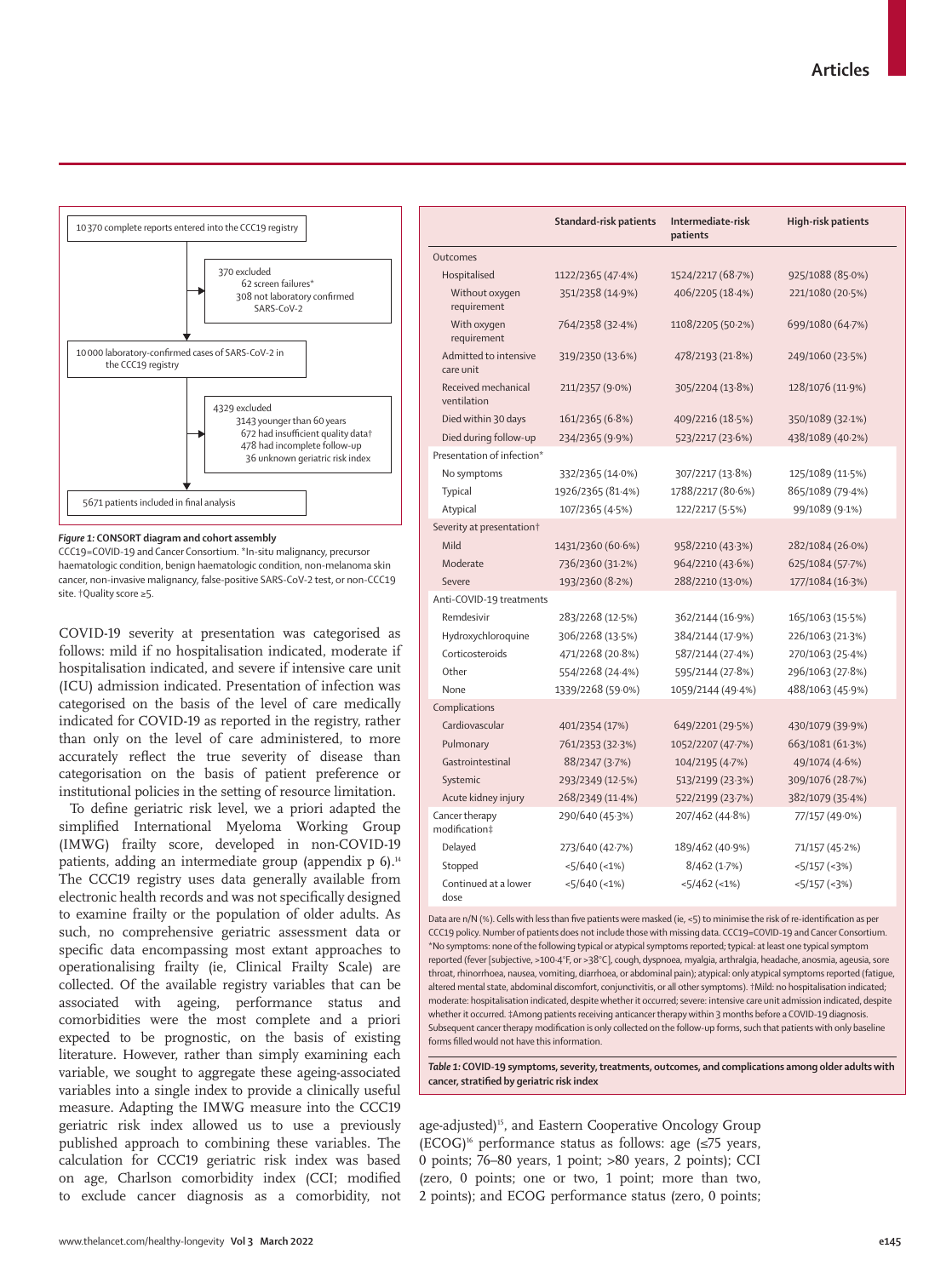|                                          | <b>Standard risk</b><br>$(n=2365)$ | Intermediate risk<br>$(n=2217)$ | High risk<br>$(n=1089)$          |  |  |  |
|------------------------------------------|------------------------------------|---------------------------------|----------------------------------|--|--|--|
| Age, years*                              | $67(63 - 72)$                      | 73 (67–79)                      | 83 (78-87)                       |  |  |  |
| $60 - 69$                                | 1516 (64.1%)                       | 750 (33.8%)                     | 70 (6.4%)                        |  |  |  |
| 70-79                                    | 822 (34.8%)                        | 949(42.8%)                      | 268 (24.6%)                      |  |  |  |
| >80                                      | $27(1.1\%)$                        | 518 (23.4%)                     | 751 (68.9%)                      |  |  |  |
| Sex                                      |                                    |                                 |                                  |  |  |  |
| Female                                   | 1199 (50.7%)                       | 1012 (45.6%)                    | 500 (45.9%)                      |  |  |  |
| Male                                     | 1165 (49.3%)                       | 1203 (54.3%)                    | 588 (54 .0%)                     |  |  |  |
| Missing data or unknown                  | $1(-0.1\%)$                        | $2 (-0.1\%)$                    | $1(-0.1\%)$                      |  |  |  |
|                                          |                                    |                                 |                                  |  |  |  |
| Race and ethnicity<br>Non-Hispanic White |                                    |                                 |                                  |  |  |  |
|                                          | 1356 (57.3%)                       | 1267 (57.1%)                    | 660 (60.6%)                      |  |  |  |
| Non-Hispanic Black                       | 416 (17.6%)                        | 437 (19.7%)                     | 198 (18.2%)                      |  |  |  |
| Hispanic                                 | 303(12.8%)                         | 234 (10.6%)                     | 86 (7.9%)                        |  |  |  |
| Other                                    | 247 (10.4%)                        | 240 (10.8%)                     | 130 (11.9%)                      |  |  |  |
| Missing data or unknown                  | 43(1.8%)                           | 39(1.8%)                        | 15(1.4%)                         |  |  |  |
| Smoking status                           |                                    |                                 |                                  |  |  |  |
| Ever                                     | 1024 (43.3%)                       | 1213 (54.7%)                    | 625(57.4%)                       |  |  |  |
| Never                                    | 1271 (53.7%)                       | 943 (42.5%)                     | 414 (38.0%)                      |  |  |  |
| Missing data or unknown                  | 8(0.3%)                            | 16 (0.7%)                       | $4(0.4\%)$                       |  |  |  |
| Obesity <sup>+</sup>                     |                                    |                                 |                                  |  |  |  |
| Obese                                    | 883 (37.3%)                        | 774 (34.9%)                     | 306 (28.1%)                      |  |  |  |
| Not obese                                | 1482 (62.7%)                       | 1436 (64.8%)                    | 783 (71.9%)                      |  |  |  |
| Missing data or unknown                  | $\overline{0}$                     | 7(0.3%)                         | $\mathbf 0$                      |  |  |  |
| Has dementia                             |                                    |                                 |                                  |  |  |  |
| Yes                                      | 7 (0.3%)                           | 93 (4.2%)                       | 186 (17.1%)                      |  |  |  |
| No                                       | 2358 (99.7%)                       | 2115 (95.4%)                    | 903 (82.9%)                      |  |  |  |
| Missing data or unknown                  | $\mathbf 0$                        | $9(0.4\%)$                      | $\mathbf 0$                      |  |  |  |
| Type of malignancy‡                      |                                    |                                 |                                  |  |  |  |
| Solid tumour                             | 1919 (81.1%)                       | 1844 (83.2%)                    | 896 (82.3%)                      |  |  |  |
| Haematological neoplasm                  | 530 (22.4%)                        | 478 (21.6%)                     | 254 (23.3%)                      |  |  |  |
| Cancer stage                             |                                    |                                 |                                  |  |  |  |
| Localised                                | 1314 (55.6%)                       | 1131 (51.0%)                    | 583 (53.5%)                      |  |  |  |
| Disseminated                             | 646 (27.3%)                        | 667 (30.1%)                     | 317 (29.1%)                      |  |  |  |
| Missing data or unknown                  | 405 (17.1%)                        | 419 (18.9%)                     | 189 (17.4%)                      |  |  |  |
| Cancer status                            |                                    |                                 |                                  |  |  |  |
| Remission or no evidence                 | 1194 (50.5%)                       | 1033 (46.6%)                    | 503 (46.2%)                      |  |  |  |
| of disease                               |                                    |                                 |                                  |  |  |  |
| Active and responding                    | 271 (11.5%)                        | 237 (10.7%)                     | $111(10.2\%)$                    |  |  |  |
| Active and stable                        | 445 (18.8%)                        | 405 (18.3%)                     | 208 (19.1%)                      |  |  |  |
| Active and progressing                   | 251 (10.6%)                        | 350 (15.8%)                     | 161 (14.8%)                      |  |  |  |
| Unknown                                  | 201(8.5%)                          | 190 (8.6%)                      | 106(9.7%)                        |  |  |  |
| Missing data                             | $3(0.1\%)$                         | $2(0.1\%)$                      | $\mathbf 0$                      |  |  |  |
| Timing of anti-cancer therapy            |                                    |                                 |                                  |  |  |  |
| Never or after COVID-19<br>diagnosis     | 223 (9.4%)                         | 157(7.1%)                       | 98 (9.0%)                        |  |  |  |
| <2 weeks before COVID-19<br>diagnosis    | 611(25.8%)                         | 544 (24.5%)                     | 242 (22.2%)                      |  |  |  |
| 2-4 weeks before<br>COVID-19 diagnosis   | 204(8.6%)                          | 181 (8.2%)                      | 71 (6.5%)                        |  |  |  |
| 1-3 months before<br>COVID-19 diagnosis  | 195 (8.2%)                         | 215 (9.7%)                      | 84(7.7%)                         |  |  |  |
| >3 months before<br>COVID-19 diagnosis   | 1055 (44.6%)                       | 1035 (46.7%)                    | 534 (49.0%)                      |  |  |  |
| Missing data or unknown                  | 49 (2.1%)                          | 55 (2.5%)                       | 50 (4.6%)                        |  |  |  |
|                                          |                                    |                                 | (Table 2 continues on next page) |  |  |  |

one, 1 point; two or more, 2 points). ECOG performance status was determined by the health-care professionals abstracting from the patient's chart, and they were instructed to enter the ECOG performance status at the time closest to COVID-19 diagnosis, or to note that no ECOG performance status was recorded within 3 months before COVID-19 diagnosis if applicable. Based on the sum of these data patients were categorised as standard risk (0 or 1 point), intermediate risk (2 or 3 points), or high risk (4–6 points). To maximise use of the available data, all patients had a geriatric risk point total calculated; patients with unknown ECOG performance status were initially categorised separately on the basis of the available age and comorbidity data and denoted as belonging to at least that category, recognising that their level of geriatric risk might be underestimated. For simplicity of clinical application and given similarity to the next lowest groups, these at least categories were consolidated (eg, at least standard risk was consolidated with standard risk). We analysed the non-consolidated measure in a sensitivity analysis. Variables used to define the CCC19 geriatric risk measure are summarised in the appendix (p 6).

## **Covariates**

Covariates were defined a priori and were sex, race and ethnicity, smoking status, obesity, dementia, malignancy type (solid cancer or haematological neoplasm), cancer status (remission or no evidence of disease *vs* active or measurable disease, with active or measurable disease defined as responding to therapy, stable, or progressing), anti-cancer therapy within 3 months before COVID-19 diagnosis (any systemic therapy, radiotherapy, and excluding surgery), country of patient residence (USA or outside USA), and month of COVID-19 diagnosis (January to April, 2020; May to August, 2020; September to December, 2020; January to April, 2021; and May to June, 2021).

## **Outcomes**

The primary outcome was a six-level ordinal scale of COVID-19 severity based on a patient's most severe reported disease status: none of the following complications; hospitalisation; hospitalisation with oxygen requirement; ICU admission; requirement for mechanical ventilation; and death due to any cause. This scale was similar to the five-level ordinal variable used in previous CCC19 analyses, but with the additional level of hospitalisation with oxygen requirement, to account for older adults with greater severity than those hospitalised without oxygen requirement, but not requiring ICU admission.<sup>6</sup> These outcomes were assessed over the patient's total follow-up period. The secondary outcome was death from any cause within 30 days of COVID-19 diagnosis. Primary and secondary outcomes were assessed in the full dataset.

Predefined exploratory outcomes included symptoms and severity of COVID-19 at presentation, as well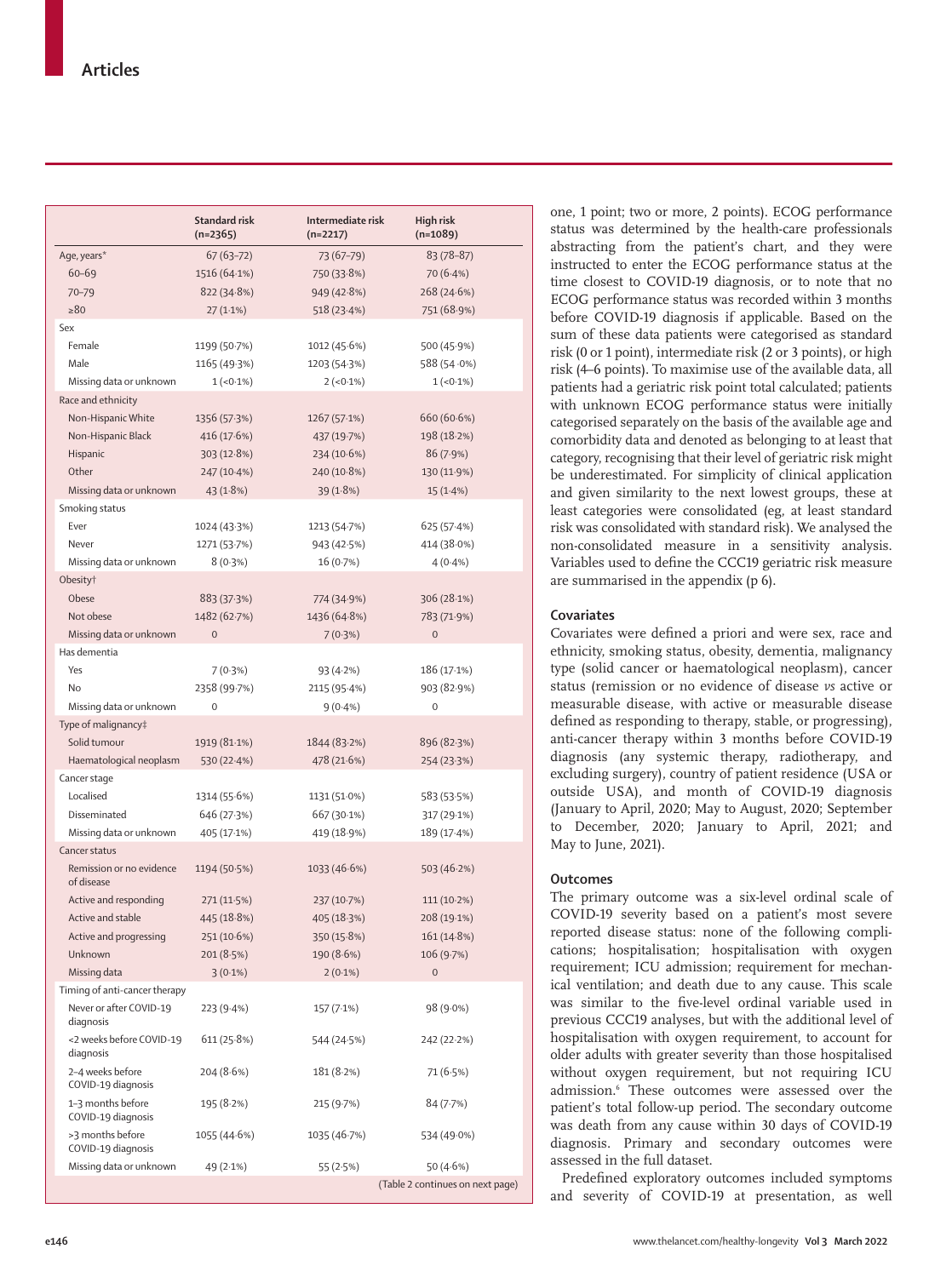as receipt of anti-COVID-19 treatments (including remdesivir, hydroxychloroquine, and corticosteroids), major clinical complications (including cardiovascular, pulmonary, and gastrointestinal complications and acute kidney injury), and COVID-19 effect on subsequent cancer care (ie, therapy modifications).

## **Statistical analysis**

All analysis approaches were specified in a statistical analysis plan before the initiation of the analysis.17 Standard descriptive statistics were used to summarise baseline demographic and clinical characteristics, symptoms and severity of COVID-19 at presentation, rates of anti-COVID-19 treatments, outcomes, clinical complications, and anti-cancer therapy modifications among geriatric risk subgroups. Intersections of COVID-19 symptoms were summarised overall and among patients aged 80 years or older. Multiple imputation (ten iterations; missingness rates were <5%) using additive regression, bootstrapping, and predictive mean matching was used to impute missing and unknown data, except unknown ECOG performance scores and unknown cancer status, which were included as unknown categories. Imputation was done on the full dataset before exclusions.

Unadjusted and adjusted odds ratios (ORs) quantifying the association of geriatric risk with COVID-19 severity were estimated from ordinal logistic regression models and 30-day mortality from binary logistic regression models. Models for COVID-19 severity included an offset for (log) follow-up time because severity was assessed throughout patients' total follow-up period. Covariates were selected for inclusion in adjusted models on the basis of the LASSO.18 Multivariable models that included all covariates (listed above) plus age, modified CCI, ECOG performance status, and dementia were fit to each imputed dataset, with the shrinkage penalty estimated from the first two datasets via cross-validation and averaged. Covariates with non-zero coefficients in all imputed datasets were retained; country of patient residence and month of COVID-19 diagnosis were included as design variables. Coefficients and SEs from unadjusted and adjusted models, variance inflation factors, and clinical judgement were used to assess model stability. Exploratory analyses with smoothing splines were used to determine the association of age (as a continuous variable) with outcomes, which appeared linear. All other covariates were categorical. The relative importance of each variable was quantified using its proportion of the model's  $\chi^2$  statistic, obtained via analysis of variance. Analyses were done using R (version 4.0.2), including the Hmisc, rms, ordinalNet, and glmnet extension packages.

### **Role of the funding source**

The funder of the study had no role in study design, data collection, data analysis, data interpretation, or writing of the report.

|                                          | <b>Standard risk</b><br>$(n=2365)$ | Intermediate risk<br>$(n=2217)$ | High risk<br>$(n=1089)$ |  |  |  |
|------------------------------------------|------------------------------------|---------------------------------|-------------------------|--|--|--|
| (Continued from previous page)           |                                    |                                 |                         |  |  |  |
| Intent of recent anti-cancer therapy§    |                                    |                                 |                         |  |  |  |
| No recent therapy                        | 1292 (54.6%)                       | 1223 (55.2%)                    | 676(62.1%)              |  |  |  |
| Palliative                               | 511(21.6%)                         | 554 (25.0%)                     | 264 (24.2%)             |  |  |  |
| Curative                                 | 449 (19.0%)                        | 334 (15.1%)                     | 108 (9.9%)              |  |  |  |
| Missing data or unknown                  | 50(2.1%)                           | 52(2.3%)                        | 25(2.3%)                |  |  |  |
| Modality of recent anti-cancer therapy‡§ |                                    |                                 |                         |  |  |  |
| None                                     | 1292 (54.6%)                       | 1223 (55.2%)                    | 676 (62.1%)             |  |  |  |
| Cytotoxic chemotherapy                   | 389 (16.4%)                        | 398 (18.0%)                     | 135 (12.4%)             |  |  |  |
| Targeted therapy                         | 320 (13.5%)                        | 269 (12.1%)                     | 118 (10.8%)             |  |  |  |
| Endocrine therapy                        | 250 (10.6%)                        | 191 (8.6%)                      | 113 (10.4%)             |  |  |  |
| Immunotherapy                            | 119 (5.0%)                         | 154(6.9%)                       | 59 (5.4%)               |  |  |  |
| Locoregional therapy                     | 222 (9.4%)                         | 211(9.5%)                       | 71 (6.5%)               |  |  |  |
| Other                                    | 35(1.5%)                           | 32(1.4%)                        | 18(1.7%)                |  |  |  |
| Missing data or unknown                  | 63(2.7%)                           | 54(2.4%)                        | 16(1.5%)                |  |  |  |
| Country of residence                     |                                    |                                 |                         |  |  |  |
| <b>USA</b>                               | 2266 (95.8%)                       | 2132 (96.2%)                    | 1005 (92.3%)            |  |  |  |
| Outside USA                              | 99 (4.2%)                          | 85(3.8%)                        | 84(7.7%)                |  |  |  |
| Month of COVID-19 diagnosis              |                                    |                                 |                         |  |  |  |
| January-April, 2020                      | 558 (23.6%)                        | 571 (25.8%)                     | 377 (34.6%)             |  |  |  |
| May-August, 2020                         | 980 (41.4%)                        | 886 (40.0%)                     | 403 (37.0%)             |  |  |  |
| September-December,<br>2020              | 493 (20.8%)                        | 401 (18.1%)                     | 154 (14.1%)             |  |  |  |
| January-April, 2021                      | 320 (13.5%)                        | 338 (15.2%)                     | 142 (13%)               |  |  |  |
| May-June, 2021                           | $10(0.4\%)$                        | $14(0.6\%)$                     | $9(0.8\%)$              |  |  |  |
| Missing data or unknown                  | $4(0.2\%)$                         | 7(0.3%)                         | $4(0.4\%)$              |  |  |  |
|                                          |                                    |                                 |                         |  |  |  |

Data are n (%) or median (IQR). The missing data or unknown category indicates either missingness due to non-response to optional survey questions or a response of unknown; an unknown category was provided for all survey questions. \*For patients older than 89 years, age was truncated to 90 years. Truncation was done in concordance with the Health Insurance Portability and Accountability Act of 1996 and to reduce the risk of re-identifiability. †Patient reported to be obese or to have a body-mass index ≥30 kg/m<sup>2</sup>. ‡Percentages could sum to >100% because categories are not mutually exclusive. §Within 3 months before COVID-19 diagnosis.

*Table 2:* **Demographic and clinical characteristics at COVID-19 diagnosis of older adults with cancer, stratified by geriatric risk index**

## **Results**

In total, 5671 patients were included in the final analysis, with only 36 (0·6% of 5671) patients excluded from the cohort because of non-calculable geriatric risk index due to both missing or unknown performance scores and comorbidities (figure 1). The median age was 72 years (IQR 66–79); 1296 (22·9%) patients were 80 years or older. Median follow-up time was 56 days (IQR 22–120). 4659 (82·2%) patients had a solid tumour diagnosis. Regarding cancer status, 2730 (48·1%) patients had cancer in remission or no evidence of disease, and 2439 (43·0%) had active malignancy; the remainder had unknown or missing cancer status. When categorised using the CCC19 geriatric risk measure, 2365 (41·7%) patients were standard risk, 2217 (39·1%) were intermediate risk, and 1089 (19·2%) were high risk (table 1; appendix p 7). Smoking and dementia were substantially more common in high-risk patients than standard-risk patients (table 2); no other substantial differences were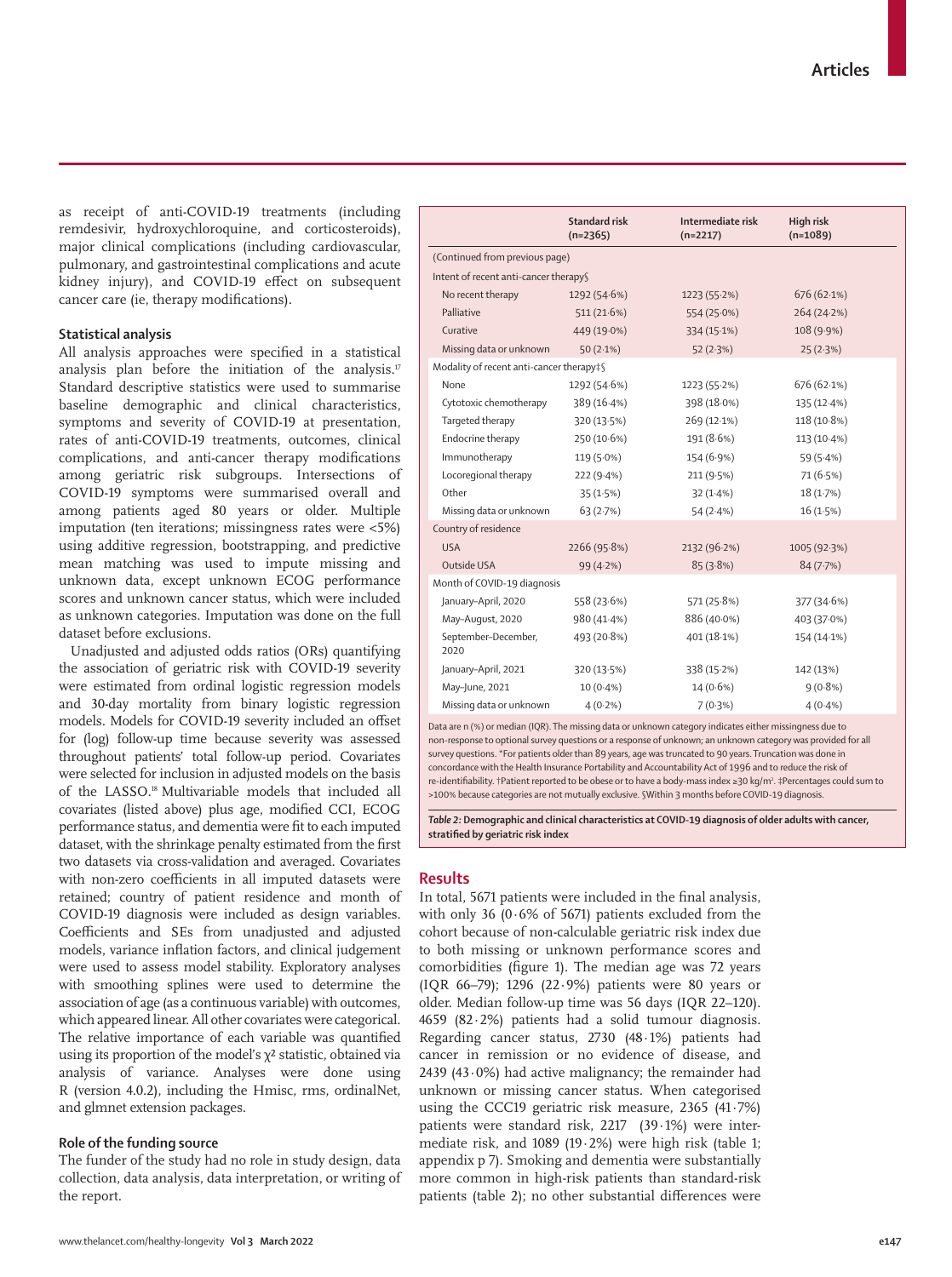

*Figure 2:* **Distribution of the primary ordinal COVID-19 severity outcome in older adults with cancer, stratified by COVID-19 and Cancer Consortium geriatric risk index**

|                   | Model      |                          |           |   |    | OR* (95% CI)        |
|-------------------|------------|--------------------------|-----------|---|----|---------------------|
| COVID-19 severity |            |                          |           |   |    |                     |
| Intermediate risk | Unadjusted |                          |           |   |    | $2.73(2.43-3.07)$   |
|                   | Adjusted   |                          |           |   |    | $2.55(2.27-2.88)$   |
| High risk         | Unadjusted |                          |           |   |    | $7.85(6.74-9.13)$   |
|                   | Adjusted   |                          |           |   |    | $7.24(6.20 - 8.45)$ |
| 30-day mortality  |            |                          |           |   |    |                     |
| Intermediate risk | Unadjusted |                          |           |   |    | $3.71(3.04 - 4.53)$ |
|                   | Adjusted   |                          |           |   |    | $3.64(2.95 - 4.48)$ |
| High risk         | Unadjusted |                          |           |   |    | $11.0(8.84-13.7)$   |
|                   | Adjusted   |                          |           |   |    | $10.7(8.54-13.5)$   |
|                   |            | $\overline{\phantom{a}}$ | 4         | 8 | 16 |                     |
|                   |            |                          | <b>OR</b> |   |    |                     |

#### *Figure 3:* **Association of COVID-19 and Cancer Consortium geriatric risk index with COVID-19 severity and 30-day all-cause mortality among older adults with cancer**

Model for COVID-19 severity adjusted for sex, race and ethnicity, smoking status, obesity, type of malignancy, cancer status, recent (within 3 months) anti-cancer therapies (cytotoxic chemotherapy, targeted therapy, endocrine therapy, immunotherapy, locoregional therapy), country of patient residence, and month of COVID-19 diagnosis; all variance inflation factors <1·6. Model for 30-day all-cause mortality adjusted for sex, race and ethnicity, smoking status, obesity, type of malignancy, cancer status, recent (within 3 months) anti-cancer therapies (cytotoxic chemotherapy, endocrine therapy, immunotherapy, locoregional therapy), country of patient residence, and month of COVID-19 diagnosis; all variance inflation factors <1·7. OR=odds ratio. \*ORs relative to standard-risk patients.

> observed. Cancer types were distributed similarly across geriatric risk categories (appendix p 8).

The primary objective of our study was to examine COVID-19 severity across the different risk groups. Highrisk patients had higher COVID-19 severity as indicated by a greater burden of hospitalisation with and without supplemental oxygen, ICU admission, mechanical ventilation, and death (figure 2) than standard-risk patients (table 1). 920 (16·2%) of 5671 patients died within 30 days of a COVID-19 diagnosis, including 161 (6·8%) of 2365 standard-risk patients, 409 (18·5%) of 2216 intermediate-risk patients, and 350 (32·1%) of 1089 high-risk patients (table 1). After adjustment for other factors associated with COVID-19 severity and 30-day mortality, there was a strong significant association between the high CCC19 geriatric risk index and higher COVID-19 severity and higher odds of 30-day mortality compared to standard-risk patients (adjusted OR for COVID-19 severity: 7·24, 95% CI 6·20–8·45; adjusted OR for 30-day mortality:  $10 \cdot 7$ ,  $95\%$  CI  $8 \cdot 54$ -13 $\cdot 5$ ; figure 3). In a sensitivity analysis, we examined the subgroups of patients who were initially categorised by available data into at least a member of the associated group (eg, at least intermediate risk if they met criteria for intermediate risk by age and modified CCI but had unknown ECOG performance scores). The estimated ORs for the primary outcome among these subgroups were similar to that among those with complete geriatric risk measure data, supporting the consolidation of these adjacent categories for clinical use (appendix p 9). Associations of other risk factors with COVID-19 severity and 30-day mortality are provided in the appendix (p 10). The CCC19 geriatric risk index showed the largest proportion of the model's  $\chi^2$  statistic for both COVID-19 severity (48%) and 30-day mortality (52%; appendix p 12).

Among our secondary objectives was to examine COVID-19 presentation. Few patients presented with only atypical symptoms (table 1). Cough, fever, fatigue or malaise, and dyspnoea were the most common symptoms (figure 4A). Notably, altered mental state was more common among patients aged 80 years and older compared to younger patients (figure 4B). Severity of COVID-19 at presentation varied across geriatric risk groups, with only 193 (8·2%) of 2360 standard-risk patients presenting with severe disease, compared with 288 (13·0%) of 2210 intermediate-risk patients and 177 (16·3%) of 1084 high-risk patients. Most patients did not receive any specific treatment for COVID-19, and treatments were similar across geriatric risk groups (table 1).

Complications from COVID-19 were common, with the most common being pulmonary complications. High-risk patients had more complications reported than intermediate and standard risk groups (table 1). Of the patients for whom cancer therapy status was known and who were on active anti-cancer therapy within 3 months before COVID diagnosis, approximately half had subsequent modification of their therapy (table 1). The most common cancer therapy modification for those with available data was delay in cancer therapy, and this was similar across all risk groups (table 1).

## **Discussion**

In this large study of 5671 older adults with COVID-19 and cancer, we found that the CCC19 geriatric risk index was associated with poorer outcomes, including clinical complications, hospitalisation, and mortality. A higher CCC19 geriatric risk index was significantly associated with higher COVID-19 severity and 30-day all-cause mortality after adjustment of major prognostic confounding factors and explained the greatest amount of variation in these outcomes compared with all other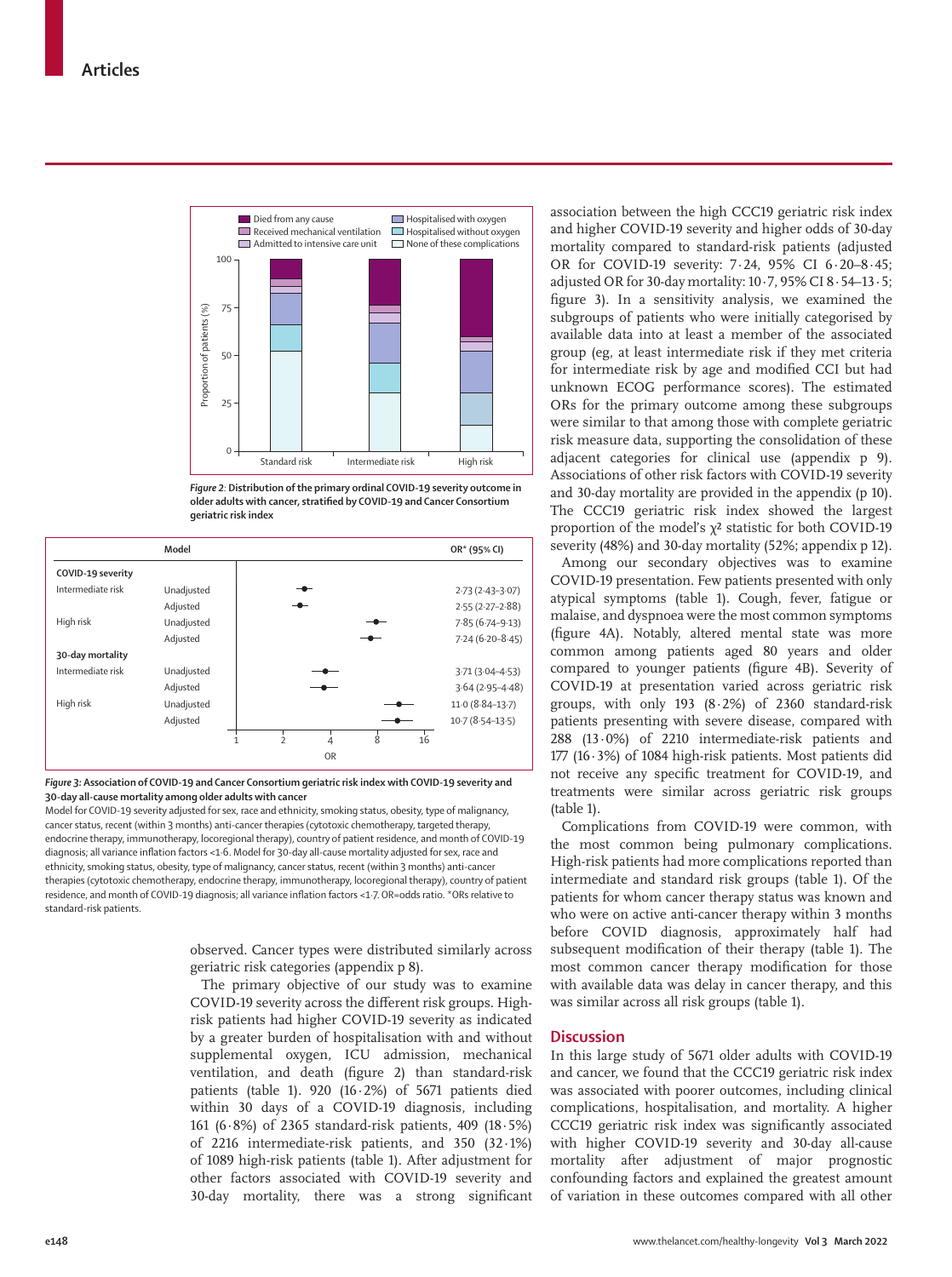**Articles**



#### *Figure 4:* **Presenting symptoms of COVID-19 among older adults with cancer**

UpSet plot indicating intersection between symptoms in older adults with cancer in a matrix layout. The bar graph in the lower left corner depicts symptom-level distribution across each category (typical or atypical). Each row in the dot graph represents a symptom classification; solid dots represent each symptom part of the intersecting sets. The centre bar graph depicts the number of symptoms in each intersection.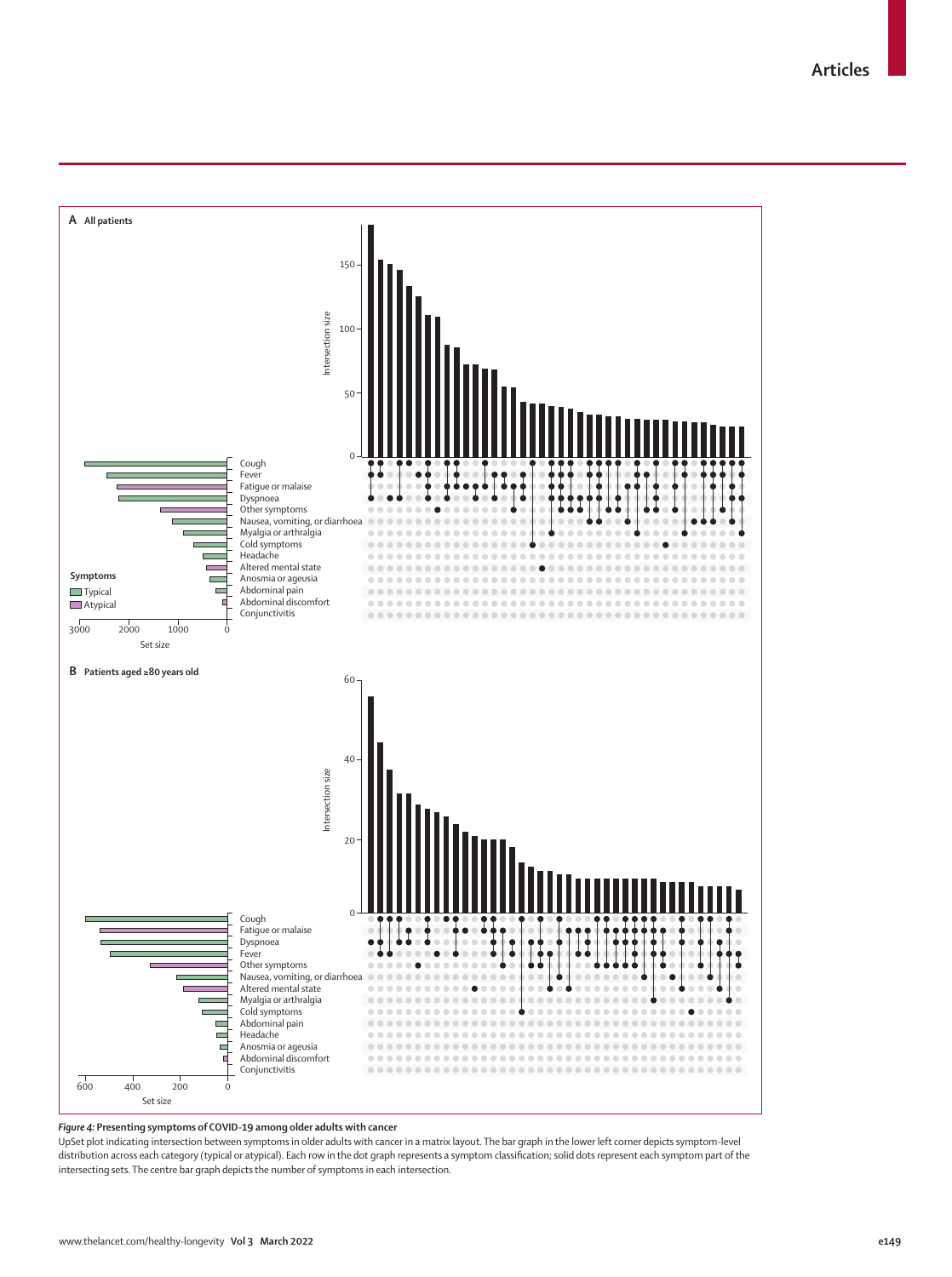risk factors. Our results suggest that the CCC19 geriatric risk index, using a combination of previously studied poor prognostic factors for COVID-19 mortality,6,10,19,20 can effectively risk stratify this vulnerable patient population.

Our study examines the relationship between our novel geriatric risk index and adverse outcomes from COVID-19 among older adults with cancer, as well as the frequency of atypical presentations in this population. With this geriatric risk index, we identified that individuals categorised as high risk had a 10 times greater odds of death within 30 days than standard-risk patients. Although data on frailty specifically are not available in this dataset, frailty is a commonly used perspective to capture ageassociated vulnerability. In a meta-analysis of studies of frailty and COVID-19, of 23944 patients with COVID-19 in the general population, frailty was present in 51% of patients and was strongly associated with higher mortality than non-frail patients, with a pooled OR of  $2.48$  (95% CI 1·78–3·46), regardless of frailty tool used or geographical location.5 However, operationalising frailty requires specific data, such as comprehensive geriatric assessment or objective measures that are rarely available in routine clinical practice. Thus, the applicability of frailty in realworld clinical care is limited. The CCC19 geriatric risk index, in contrast, uses information readily available from routine oncology care (age, comorbidities, and ECOG performance status) to identify a group with an extremely high risk for severe outcomes of COVID-19, lending credence to our approach of combining known risk factors into a single geriatric risk index.

Given the adverse COVID-19 outcomes observed in this high-risk population, our study reinforces the need to focus efforts on SARS-CoV-2 infection prevention strategies among older adults with cancer, including vaccination.<sup>21-23</sup> Given concerns about vaccine efficacy among older adults and those with cancer, vaccination is only one part of a broader mitigation strategy for this extremely vulnerable population, which must also include public health measures: social distancing, mask wearing, and aggressive vaccination of household contacts. Unfortunately, these public health measures have their own serious adverse consequences, as older adults with or without cancer are at risk of poor outcomes from social isolation, loneliness, physical deconditioning, and loss of autonomy, which all increase the risk of depression and anxiety.<sup>24-26</sup>

Clinicians should remain cognisant of atypical presentations of COVID-19. Nearly one in ten patients aged 80 years and older in our cohort presented with only atypical symptoms. The recognition that older adults might present with fewer and atypical symptoms of infection predates the pandemic; in a study of the presentation of community-acquired pneumonia in older adults, 639 (20·5%) of 3124 patients older than 65 years presented with atypical symptoms, and 175 (4·8%) of 3630 presented with altered mental state.<sup>27</sup> In our study, altered mental state was the sixth most common symptom present at diagnosis. Of note, our study probably underestimated the prevalence of delirium, because it is under-recognised and under-reported in clinical practice. In a study that used a standardised method for identifying acute confusion as a proxy for delirium in patients with COVID-19, the prevalence of delirium was 34·6% (45 of 130 patients) in the subgroup of frail older adults.<sup>28</sup>

The high prevalence of complications in the high-risk group in our study is noteworthy and might inform simple changes in care to prevent complications. For instance, one in three (35·4%) high-risk older adults in our cohort developed acute kidney injury (compared with 23·7% in the intermediate-risk group and only 11·4% in the standard-risk group). Although renal function naturally declines with age, the acute illness presents a number of potential threats to renal function, including haemodynamic and nephrotoxic medications. Adopting a nephroprotective mindset for these patients, such as avoiding nephrotoxic medications and contrast for computed tomography imaging if possible, could be a simple step to reduce this complication.<sup>29</sup>

Despite being a large multicentre study examining a comprehensive cohort of older adults with cancer and COVID-19, our study has several limitations that are inherent to its retrospective registry nature. First, the CCC19 registry was designed to report COVID-19 outcomes with time intervals rather than with precise timing of COVID-19 diagnosis and cancer-related outcomes, to meet Health Insurance Portability and Accountability Act (HIPPA) and general data protection regulation requirements. Second, COVID-19-specific death is underspecified, as this variable was included several months after the inception of the registry and would lead to high rates of missingness if included in our study, and this is an important limitation. Given the diverse mechanisms of pathophysiology resulting from SARS-CoV-2, accurate attributable cause of death is a limitation common to most COVID-19 studies. Patients aged 89 years or older were masked per HIPAA deidentification requirements, such that we cannot examine subpopulations of patients aged 90 years or older; notably, 272 (5%) of the patients in our analysis fall into this category. Moreover, as with any registry-based study, there might be selection bias toward hospitalised patients.<sup>30</sup> Similarly, although adjusted analyses were done, observational studies are subject to selection bias and unmeasured confounding. Additionally, we used a simplified geriatric risk measure adapted from a measure validated in myeloma patients.<sup>14</sup> This measure does not fully approximate the existing approaches to operationalising frailty, such as the phenotypic frailty approach, which requires assessment of grip strength or gait speed<sup>31</sup> and which are rarely obtained in routine practice and are not included in the CCC19 registry. Another key limitation is that the IMWG score was validated in patients with haematologic malignancies, and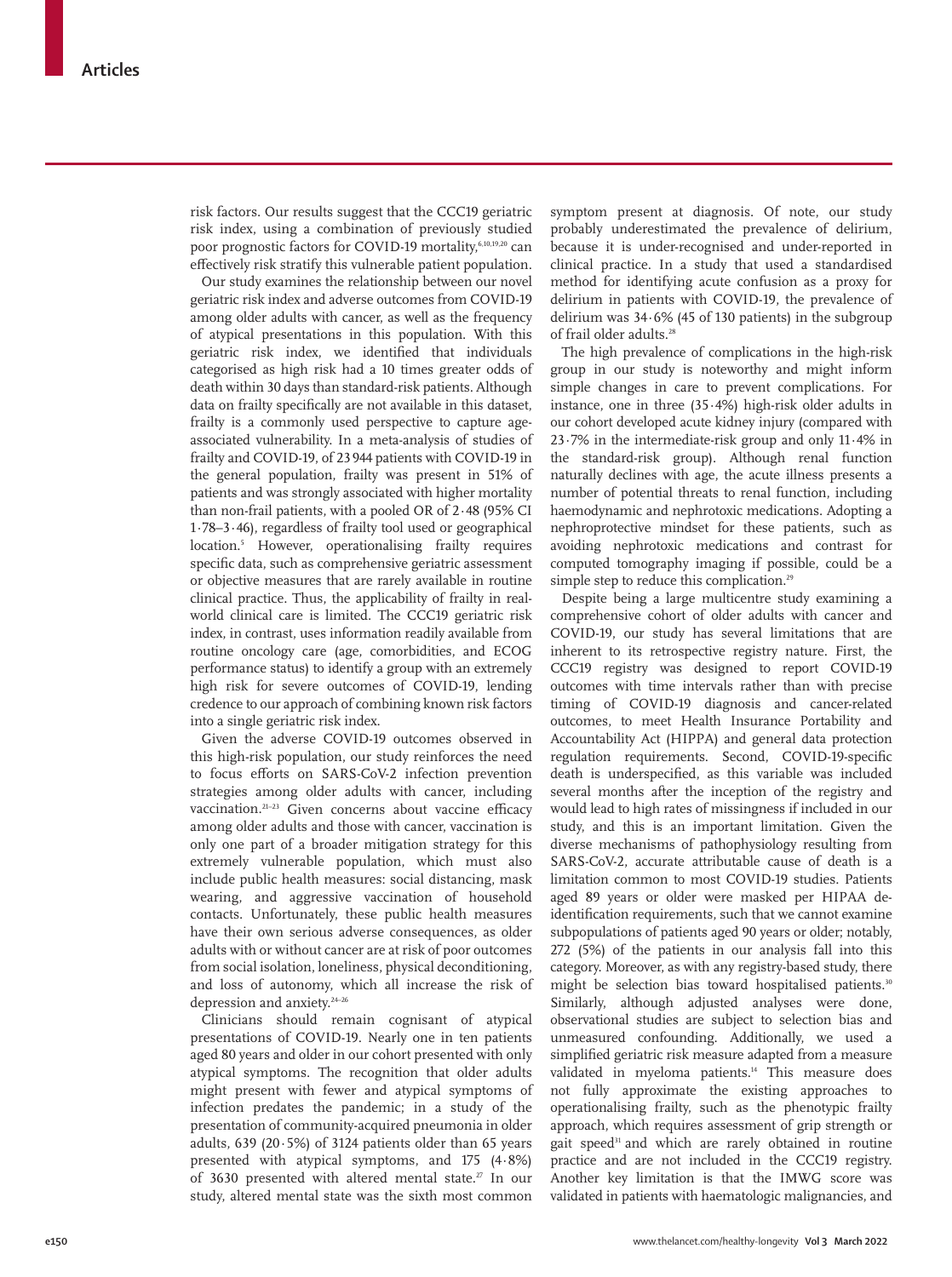our cohort was primarily a cohort of patients with solid tumours; however, the proportion of patients with solid tumours versus haematologic malignancies in each risk group was similar, lending face validity to its application in this study. Another limitation is possible misclassification of ECOG in older adults when compared with geriatric assessment, as performance scores have been shown repeatedly to underestimate the level of vulnerability in older adults, as even individuals with good performance scores might have impairments in functional status and other important domains.<sup>32,33</sup> Consequently, the CCC19 geriatric risk index might not identify at-risk patients who have ageing-associated vulnerabilities other than impaired performance scores or comorbidities. Lastly, the CCC19 geriatric risk index will require external validation. Despite these limitations, our large study generates important data and sets the foundation for further investigation in this large vulnerable population.

Future research questions include the extent to which vaccines will reduce incidence and severity of COVID-19 in this vulnerable population who might not mount as robust an immune response to vaccination; these studies are ongoing, with encouraging initial results with regard to older adults with cancer.<sup>34</sup> Older adults with cancer should be prioritised for vaccination roll-out.<sup>30</sup> It is unknown how modifications of anti-cancer therapy affect cancer control, and whether functional decline due to COVID-19 affects subsequent ability to tolerate cancer therapy in a group who might already have been at high risk for toxicity of therapy.

Patients with high-risk geriatric profiles present with more severe initial presentations and are at greater risk for death and other adverse sequelae of COVID-19 than those with standard-risk profiles. Our CCC19 geriatric risk index, based on readily available clinical factors, might provide clinicians with an easy-to-use risk stratification method to identify older adults most at risk for severe COVID-19 as well as mortality.

#### **Contributors**

AE, JLW, NMK, OAP, and TMW conceived and designed the study and reviewed and edited the manuscript. AE, JLW, and TMW did the formal analysis and methodology, and wrote the original draft. BF and CHe designed the study, did the formal analysis, visualisation, and methodology, wrote the original draft, and reviewed and edited the manuscript. SM did project administration and coordination and reviewed and edited the manuscript. KV-L did the data analysis (for treatment change) and reviewed and edited the manuscript. SMR, EW-B, RPR, MAT, AD, DRR, ARK, LT, RCL, CS, RE, GB, AK, and DPS designed the study and reviewed and edited the manuscript. ZB, AC, JCl, JCr, BD, CRF, SLF, PGri, PGro, SGul, SGup, CHw, HK, SJK, EJK, CL, RRM, AN, NAP, MP, ALS, AS, JAS, CTS, SW, NW, and TMW-D contributed substantial patient cases to the CCC19 and were responsible for reading and editing the manuscript. BF, CHe, and JLW accessed and verified the data. BF, CHe, and JLW had full access to data in the study. All authors had final responsibility for the decision to submit for publication.

#### **Declaration of interests**

The following authors declare competing interests not related to the current work: ZB reports grants from Genentech/imCORE, non-financial support from Bristol Myers Squibb, and personal fees from UpToDate. AE reports salary support from the Canadian Institute of Health Research, the Detweiler Travelling Fellowship (Royal College of Physicians and

Surgeons of Canada), and the Henry R Shibata Fellowship (Cedar's Cancer Foundation). CRF reports grants from Merck Foundation, NCCN/ Pfizer, and National Cancer Institute, and other support from National Cancer Institute and the Patient-Centered Outcomes Research Institute. PGri reports personal fees and non-financial support from AstraZeneca, personal fees from Astellas Pharma, personal fees from Bayer, grants and personal fees from Bristol Myers Squibb, grants and non-financial support from Clovis Oncology, personal fees from Dyania Health, grants and personal fees from EMD Serono, personal fees from Exelixis, personal fees from Foundation Medicine, personal fees from Genentech/ Roche, personal fees from Genzyme, grants and personal fees from GlaxoSmithKline, personal fees from Guardant Health, grants and personal fees from Immunomedics/Gilead, personal fees from Infinity Pharmaceuticals, personal fees from Janssen, grants and personal fees from Merck, grants and personal fees from Mirati Therapeutics, grants and personal fees from Pfizer, grants and personal fees from QED Therapeutics, personal fees from Regeneron Pharmaceuticals, personal fees from Seattle Genetics, personal fees from 4D Pharma, personal fees from UroGen, grants from Bavarian Nordic, and grants from Debiopharm. SGup reports grants and personal fees from Bristol Myers Squibb, personal fees from Merck, Janssen, Seattle Genetis, EMD Sorono, and Pfizer, and grants from Astellas and BMS. CHw reports grants from Merck, Bayer, and AstraZeneca, and personal fees from Tempus and EMD Sorono, and other support from Johnson and Johnson. AK reports other support from TESARO, Fibrogen, Geistlich Pharma, Astellas Pharma, Rafael Pharmaceuticals, and Novocure. ARK reports other support from Merck and Sanofi, personal fees from OncLive, grants from ASCO Conquer Cancer Foundation, and grants from Bladder Cancer Advocacy Network. HK reports position on advisory board of Sanofi Genzyme NSCLC Northeast. NMK reports personal fees from BMS, Janssen, Seattle Genetics, Celldex, Sandoz, Invitae, Beyond Spring, Spectrum G1 Therapeutics, and Total Health, and grants from Amgen, Jazz Therapeutics, G1 Therapeutics, and Samsung. CL reports grants from imCORE/Genentech. RRM reports serving on advisory board or as a consultant for Astrazeneca, Aveo, Bayer, BMS, Caris, Dendreon, Exelixis, Janssen, Merck, Myovant, Novartis, Pfizer, Sanofi, Sorrento Therapeutics, and Tempus. RRM received institutional research funding from Pfizer, Bayer, Tempus. SM reports personal fees from National Geographic. OAP reports grants from National Institutes of Health (NIH) and Agency for Healthcare Research and Quality, and personal fees from International Consulting Associates. NAP reports personal fees from AstraZeneca, Merck, Pfizer, Eli Lilly, Genentech, BMS, Amgen, Inivata, G1 Therapeutics, Xencor, Mirati, Janssen, Boehringer Ingelheim, and Sanofi-Genzyme-Regeneron. RPR reports grants from BMS and Janssen, and personal fees from BMS, Janssen, Dova, and Inari. MAT reports personal fees from VIA Oncology, GSK, and Adaptive Advisory Board, other support from Syapse, UpToDate, Takeda, Celgene, Doximity, AbbVie, BMS, CRAB CTC, Denovo, Hoosier Research Network, Lilly, LynxBio, Strata Oncology, and TG Therapeutics. JLW reports personal fees from Roche, Westat, Flatiron Health, Melax Tech, and IBM Watson Health, other support from HemOnc and Janssen, and grants from AACR. TMW reports personal fees from Carevive, and personal fees from Sanofi, and Seattle Genetics. TMW-D reports grants from BMS, Merck, Janssen, and GSK/Tesaro, personal fees from Exicure, Shattuck Labs, Merck, Caris Life Science, and SITC, and other support from High Enroll. EW-B reports grants from Pfizer Global Medical Grants, personal fees from Astellas, Aveo Oncology Bristol Myers Squibb, Exelixis, and Janssen, and other support from Immunomedics and Nektar. The following authors declare competing interests during the conduct of the study: SM reports grants and other support from National Cancer Institute and from the International Association for the Study of Lung Cancer. DPS reports grants from American Cancer Society and Hope Foundation for Cancer Research and from NIH. LT reports grants from NIH. JLW reports grants from NIH. All other authors declare no competing interests.

#### **Data sharing**

The statistical analysis plan and data dictionary used for this study are included in the appendix. The full [CCC19 data dictionary and the code](https://github.com/covidncancer/CCC19_dictionary) to create all derived variables is publicly available. Aggregate deidentified patient data with site identifiers removed and geographical region of patient residence masked to a level no smaller than USA census

For the **CCC19 data dictionary and code** see [https://github.](https://github.com/covidncancer/CCC19_dictionary) [com/covidncancer/CCC19\\_](https://github.com/covidncancer/CCC19_dictionary) [dictionary](https://github.com/covidncancer/CCC19_dictionary)